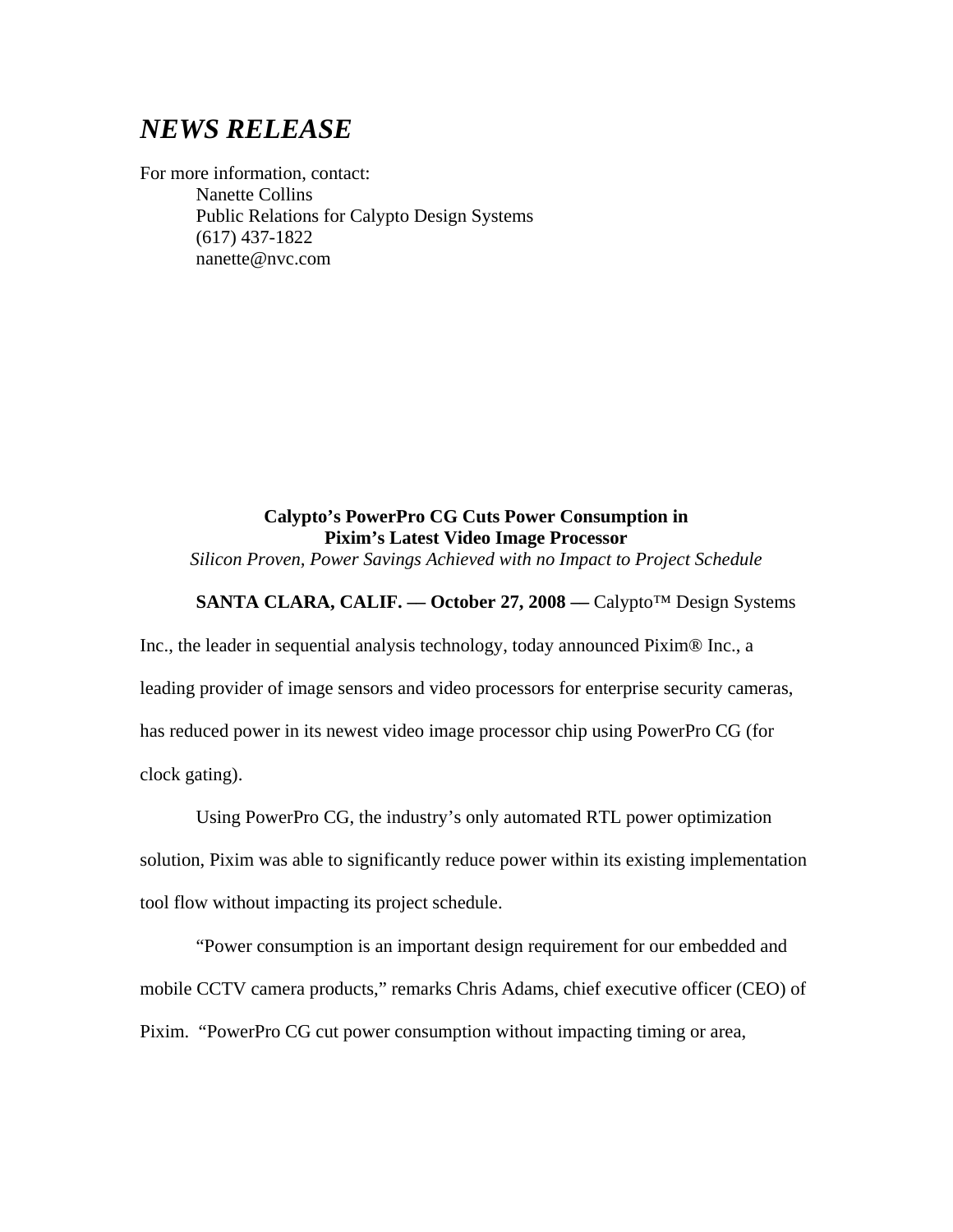allowing us to deliver the lowest power solution for high quality imaging in low-lighting environments."

Pixim addressed the demanding low-power requirements of video image processing by using PowerPro CG to identify and insert sequential clock-gating enable conditions into their designs to reduce dynamic power. PowerPro CG reads in a synthesizable RTL design and generates a new RTL design which is identical to the original design with additional clock-gating enable logic. The low-power RTL is then comprehensively verified using sequential logic equivalence checking to ensure no functional changes are introduced.

Pixim's video image processor uses its proprietary Digital Pixel System® technology to deliver high-quality video with enhanced dynamic range in scenes that consist of both dark and bright areas.

"In highly competitive markets like video imaging, companies must focus on their unique capabilities to differentiate themselves," adds Tom Sandoval, CEO of Calypto. "By using PowerPro CG to optimize power, Pixim was able to easily meet their lowpower design requirements while concentrating their design efforts on their value-add capabilities."

### **Pixim Inc.**

Pixim Inc. has developed an imaging technology that revolutionizes the way video cameras capture and process images. Unlike traditional cameras, where each pixel cannot adjust to highlights and lowlights in the same scene, Pixim's patented Digital Pixel System® technology empowers hundreds of thousands of pixels to act like individual cameras constantly self-adjusting. This all-digital system enables Pixim